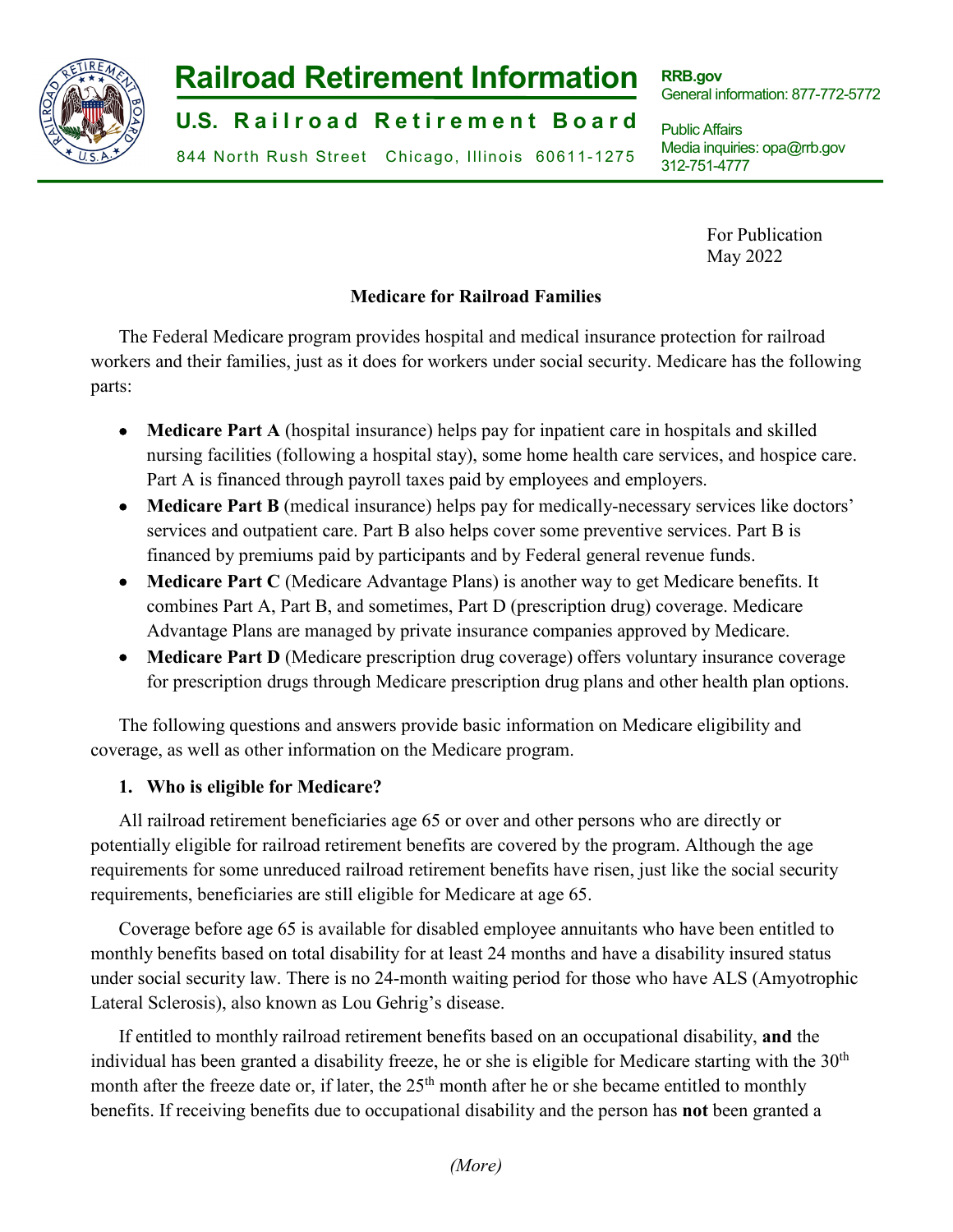disability freeze, he or she is generally eligible for Medicare at age 65. (The standards for a disability freeze determination follow social security law and are comparable to the medical criteria a person must meet to be granted a total disability.)

Under certain conditions, spouses, divorced spouses, surviving divorced spouses, widow(er)s, or a dependent parent may be eligible for Medicare based on an employee's work record when the spouse, etc., turns age 65. Also, disabled widow(er)s under age 65, disabled surviving divorced spouses under age 65, and disabled children may be eligible for Medicare, usually after a 24-month waiting period.

Medicare coverage at any age on the basis of permanent kidney failure requiring hemodialysis or receipt of a kidney transplant is also available to employee annuitants, employees who have not retired but meet certain minimum service requirements, spouses, and dependent children. The Social Security Administration has jurisdiction of Medicare in these cases; consequently, a social security office should be contacted for information on coverage for kidney disease.

## **2. How do persons enroll in Medicare?**

If a retired employee, or a family member, is receiving a railroad retirement annuity, he or she will receive information about the Medicare program a few months before becoming eligible for coverage. Enrollment for both Medicare Part A and Part B is *generally* automatic and coverage begins when the person reaches age 65. For beneficiaries who are totally disabled, both Medicare Part A and Part B start automatically with the  $30<sup>th</sup>$  month after the beneficiary became disabled or, if later, the  $25<sup>th</sup>$  month after the beneficiary became entitled to monthly benefits. Even though enrollment is automatic, an individual may decline Part B; this does not prevent him or her from applying for Part B at a later date. However, Part B premiums may be higher if enrollment is delayed. (See Question 5 for more information on delayed enrollment.)

If an individual is eligible for, but **not** receiving an annuity, he or she should contact the nearest Railroad Retirement Board (RRB) office before attaining age 65 and apply for both Part A and Part B. (This does **not** mean that the individual must retire, if working.) The best time to apply is during the 3 months before the month in which the individual reaches age 65. He or she will then have both Part A and Part B protection beginning with the month age 65 is reached. If the individual does not enroll for Part B in the 3 months before attaining age 65, he or she can enroll in the month age 65 is reached, or during the 3 months that follow, but there will be a delay of 1 to 3 months before Part B is effective. If an individual is still working and does not enroll in Part B, they may be able to enroll in a "special enrollment period (SEP)." (See Question 5 for more details on the SEP.) All individuals who do not enroll for Part B during this "initial enrollment period" have the option to sign up in any "general enrollment period" (January 1 – March 31 each year). Coverage for such individuals begins July 1 of the year of enrollment and, as previously mentioned, there may be higher premiums incurred by the delay.

#### **3. Are there costs associated with Medicare Part A (hospital insurance)?**

Yes. While individuals don't have to pay a premium to receive Medicare Part A, recipients of Part A benefits are billed by the hospital for a deductible amount (\$1,556 in 2022), as well as any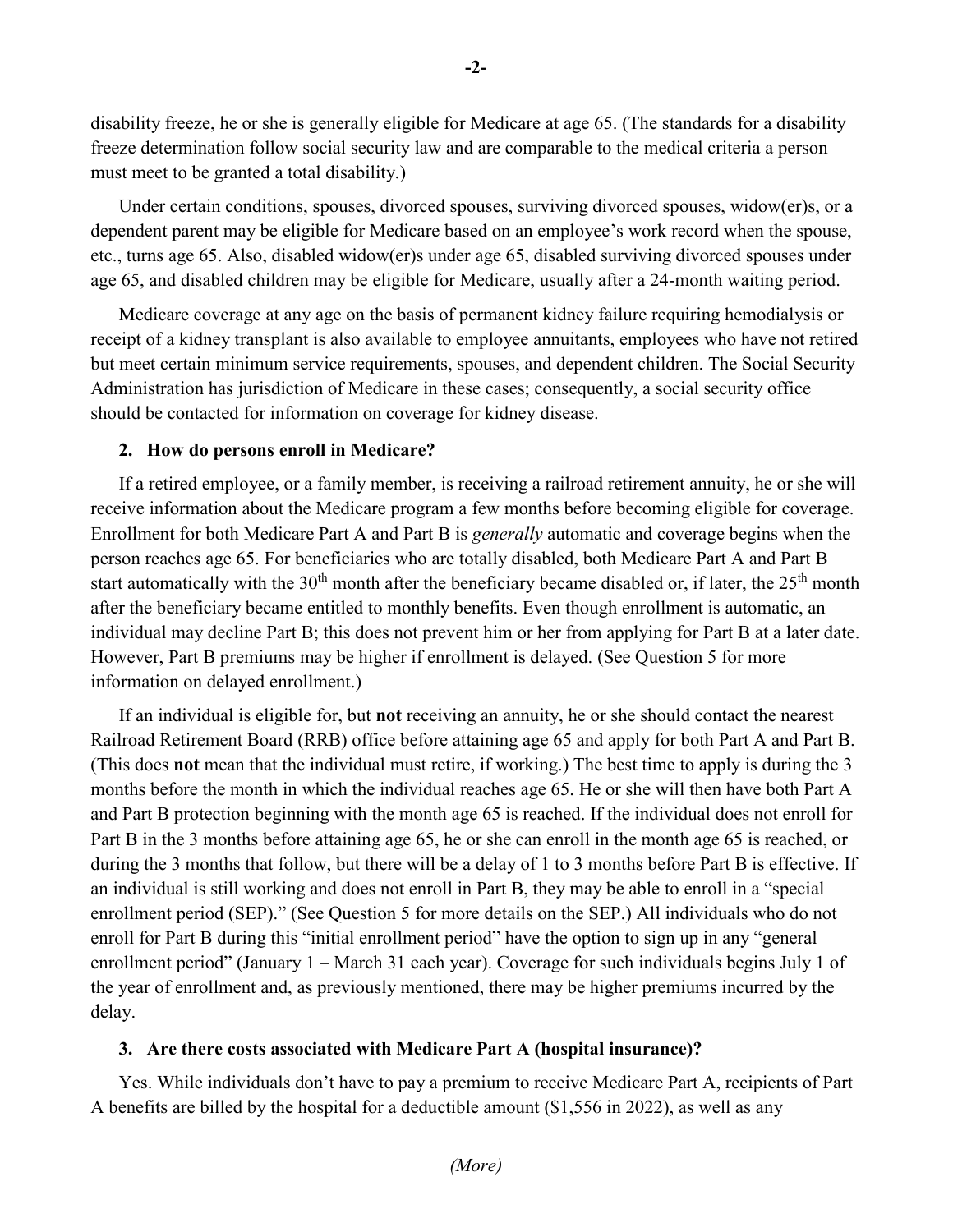coinsurance and noncovered services amounts due. The remainder of the bill from the hospital, as well as bills for services in skilled nursing facilities or home health visits, is sent to Medicare to pay its share.

**-3-**

#### **4. What are the costs associated with Medicare Part B (medical insurance)?**

Anyone eligible can enroll in Medicare medical insurance (Part B) by paying a monthly premium. The standard premium is \$170.10 in 2022. However, some Medicare beneficiaries will not pay this amount because of a provision in the law that states Part B premiums for current enrollees cannot increase by more than the amount of the cost-of-living increase for social security (railroad retirement tier I) benefits. Since that adjustment was 5.9 percent for 2022, some Medicare beneficiaries may see an increase in their Part B premiums but still pay less than \$170.10. The standard premium amount applies to new enrollees in the program, and certain beneficiaries who pay higher premiums based on their modified adjusted gross income.

Monthly premiums for some beneficiaries are greater, depending on a beneficiary's or married couple's modified adjusted gross income. The income-related Part B premiums for 2022 range from \$238.10 to \$578.30, depending on how much a beneficiary's modified adjusted gross income exceeds \$91,000 (\$182,000 for a married couple), with the highest premium rates only paid by beneficiaries whose modified adjusted gross incomes are over \$500,000 (\$750,000 for a married couple).

There is also an annual deductible (\$233 in 2022) for Part B services.

Palmetto GBA, a subsidiary of Blue Cross and Blue Shield, generally processes claims for Part B benefits filed on behalf of railroad retirement beneficiaries in the Original Medicare Plan (the traditional fee-for-service Medicare plan). An individual in the Original Medicare Plan should have his or her hospital, doctor, or other health care provider submit Part B claims directly to:

## **Palmetto GBA Railroad Medicare Part B Office P.O. Box 10066 Augusta, GA 30999-0001**

Persons with **questions about Part B claims** under the Original Medicare Plan can contact Palmetto GBA at the address above, online at **Palmettogba.com/palmetto/rrb/nsf**, or by calling toll free at **1-800-833-4455**.

#### **5. Can Medicare Part B premiums increase for delayed enrollment?**

Yes. Premiums for Part B are increased 10 percent for each 12-month period the individual could have been, but was not, enrolled. However, individuals age 65 or older who wait to enroll in Part B because they have group health plan coverage based on their own or their spouse's **current** employment may not have to pay higher premiums because they may be eligible for "special enrollment periods." The same special enrollment period rules apply to disabled individuals, except that the group health insurance may be based on the current employment of the individual, his or her spouse, or a family member.

The special enrollment period rules allow persons to enroll in Medicare Part B anytime while they are covered under the group health plan based on current employment; or enroll in Medicare Part B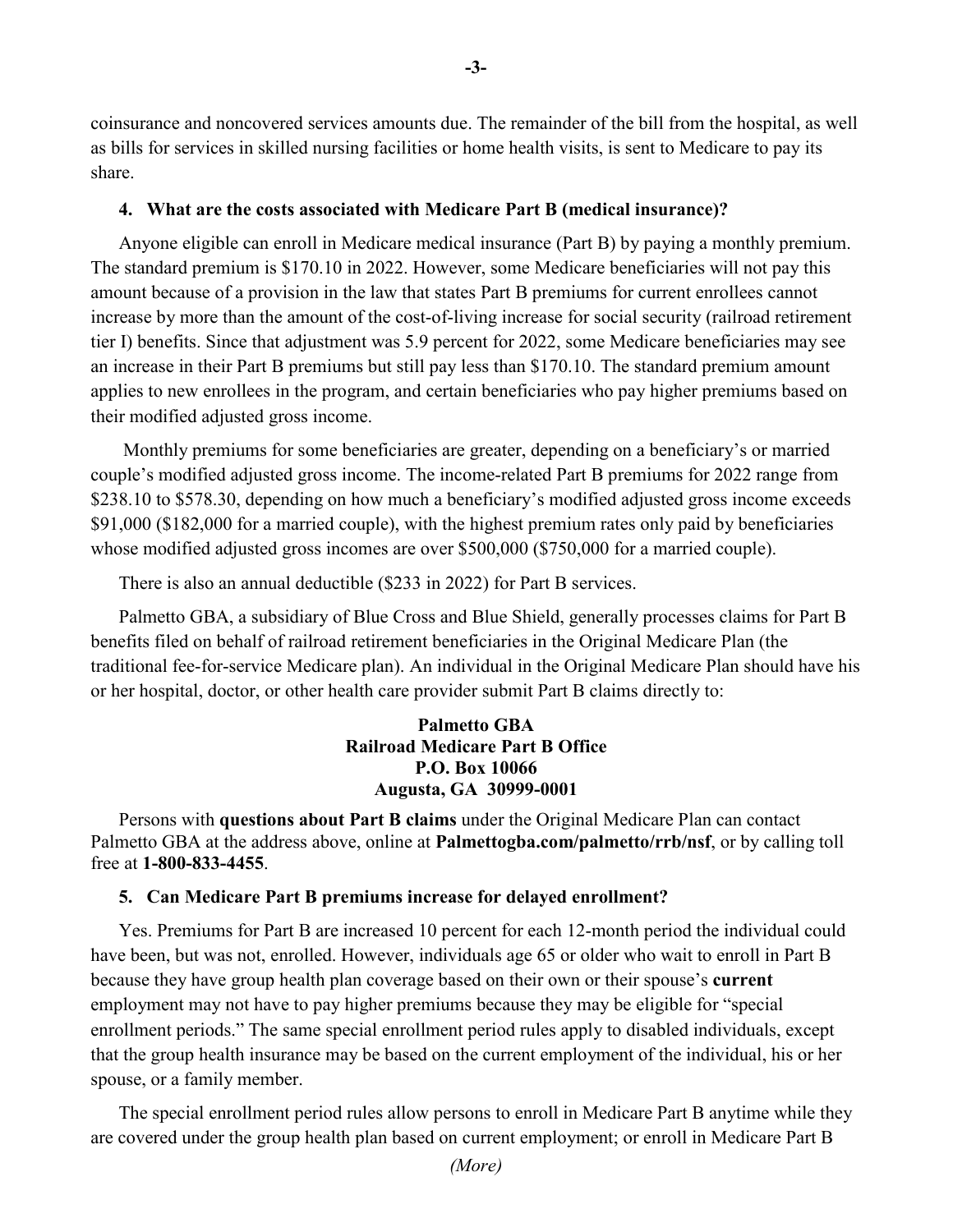during the 8-month period that begins the month after their group health coverage ends or employment ends, whichever comes first. It is important to note, that the Part B coverage may not become effective with the month an individual enrolls, so to ensure that there are no gaps in one's coverage, an individual should discuss enrollment options as soon as possible. If an individual does not enroll by the end of the 8-month period, he or she will have to wait until the next general enrollment period, which begins January 1 of the next year. Special enrollment period rules do **not** apply if employment or employer-provided group health plan coverage ends during their initial enrollment period.

Persons deciding when to enroll in Medicare Part B must consider how it will affect their eligibility for health insurance policies, such as "Medigap" insurance and prescription drug coverage, which supplement Medicare coverage. These policies, and the choices Medicare beneficiaries have for receiving their health care services, are explained in the answers to Questions 6 through 8.

#### **6. What is Medigap insurance?**

Many private insurance companies sell insurance, known as "Medigap," that helps pay for services not covered by the Original Medicare Plan. Policies may cover deductibles, coinsurance, copayments, health care outside the United States and more. Generally, individuals need Medicare Part A and Part B to enroll, and a monthly premium is charged. When someone first enrolls in Medicare Part B at age 65 or older, he or she has a **one-time** 6-month "Medigap open enrollment period." During this period, an insurance company cannot deny coverage, place conditions on a policy, or charge more for a policy because of past or present health problems.

Individuals age 65 or older with health coverage through an employer or union that is based on their or their spouse's current employment may want to wait to enroll in Medicare Part B and delay their Medigap open enrollment period.

#### **7. Do Medicare beneficiaries have choices available for receiving health care services?**

Yes. Under the Original Medicare Plan, the fee-for-service Medicare plan that is available nationwide, a beneficiary can see any doctor or provider who accepts Medicare from qualified railroad retirement beneficiaries and is accepting new Medicare patients. Those enrolled in the Original Medicare Plan who want prescription drug coverage must join a Medicare prescription drug plan as described in Question 8 unless they already have drug coverage from a current or former employer or union that is at least as good as the standard Medicare prescription drug coverage.

However, a beneficiary may opt to choose a Medicare Advantage Plan (Part C) instead. These plans are managed by Medicare-approved private insurance companies. Medicare Advantage Plans combine Medicare Part A and Part B coverage, and are available in most areas of the country. An individual must have Medicare Part A and Part B to join a Medicare Advantage Plan, and must live in the plan's service area. Medicare Advantage Plan choices include regional preferred provider organizations (PPOs), health maintenance organizations (HMOs), private fee-for-service plans and others. A PPO is a plan under which a beneficiary uses doctors, hospitals, and providers belonging to a network; beneficiaries can use doctors, hospitals, and providers outside the network for an additional cost. Under a Medicare Advantage Plan, a beneficiary may pay lower copayments and receive extra benefits. Most plans also include Medicare prescription drug coverage (Part D).

**-4-**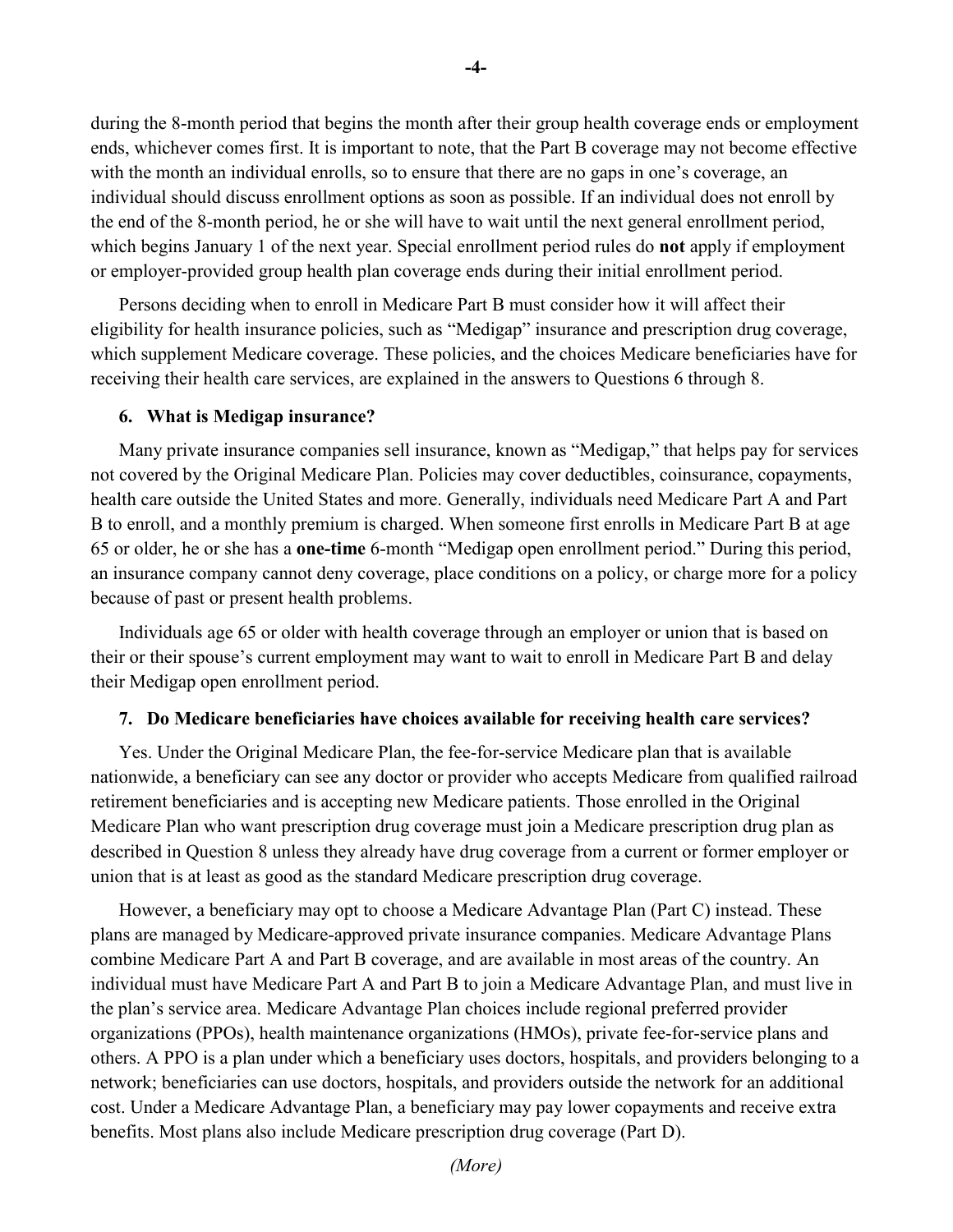## **8. How does Medicare Part D (Medicare prescription drug coverage) work?**

Medicare contracts with private companies to offer beneficiaries voluntary prescription drug coverage through a variety of options, with different covered prescriptions and different costs. Beneficiaries pay a monthly premium (averaging about \$43 in 2022), a yearly deductible (up to \$480 in 2022) and part of the cost of prescriptions. Those with limited income and resources may qualify for help in paying some prescription drug costs.

The Affordable Care Act requires some Part D beneficiaries to also pay a monthly adjustment amount, depending on a beneficiary's or married couple's modified adjusted gross income. The Part D income-related monthly adjustment amounts in 2022 are \$12.40, \$32.10, \$51.70, \$71.30, or \$77.90, depending on the extent to which an individual beneficiary's modified adjusted gross income exceeds \$91,000 (\$182,000 for a married couple), with the highest amounts only paid by beneficiaries whose incomes are over \$500,000 (\$750,000 for a married couple).

In most cases, there is no automatic enrollment to get a Medicare prescription drug plan. Individuals enrolled in Medicare Advantage Plans will generally get their prescription drug coverage through their plan. To enroll, individuals must have Medicare Part A and live in the prescription drug benefit plan's service area. Beneficiaries can join during the period that starts 3 months before the month their Medicare coverage starts and ends 3 months after that month. **There may be a higher premium if an individual does not join a Medicare drug plan when first eligible.** A beneficiary can generally join or change plans once each year during an enrollment period from October 15 through December 7. Drug coverage would then begin January 1 of the following year.

#### **9. Can persons who already have prescription drug coverage from other insurance keep it?**

Yes. Persons who already have prescription drug coverage from other insurance, such as coverage provided by an employer or union, can keep that coverage. If that coverage offers the same or better benefits than a Medicare prescription drug plan, individuals will not have to pay a higher premium if they join a Medicare prescription drug plan at a later date. In many cases, an individual's other insurance provider will send him or her a notice that tells them if its plan covers as much or more than a Medicare prescription drug plan. If a person does not receive a notice, he or she should contact the other provider to see how its coverage compares.

#### **10. Where can I get more information about the Medicare program?**

Individuals with general questions about Medicare coverage for railroad retirement beneficiaries can send a **secure message** to their local RRB office by accessing **Field Office Locator** at **RRB.gov** and clicking on the link at the bottom of their local office's page. If a customer needs to talk to an RRB representative, they can call the agency's toll-free number (1-877-772-5772) between the hours of 9 a.m. and 3 p.m. each weekday, except Federal holidays. However, customers are asked to be patient because of the increased call volume due to the COVID-19 pandemic. More **detailed information on Medicare's benefits, costs, and health care options** is available from the Center for Medicare & Medicaid Services (CMS) publication *Medicare & You*, which is mailed to Medicare beneficiary households each fall and to new Medicare beneficiaries when they become eligible for